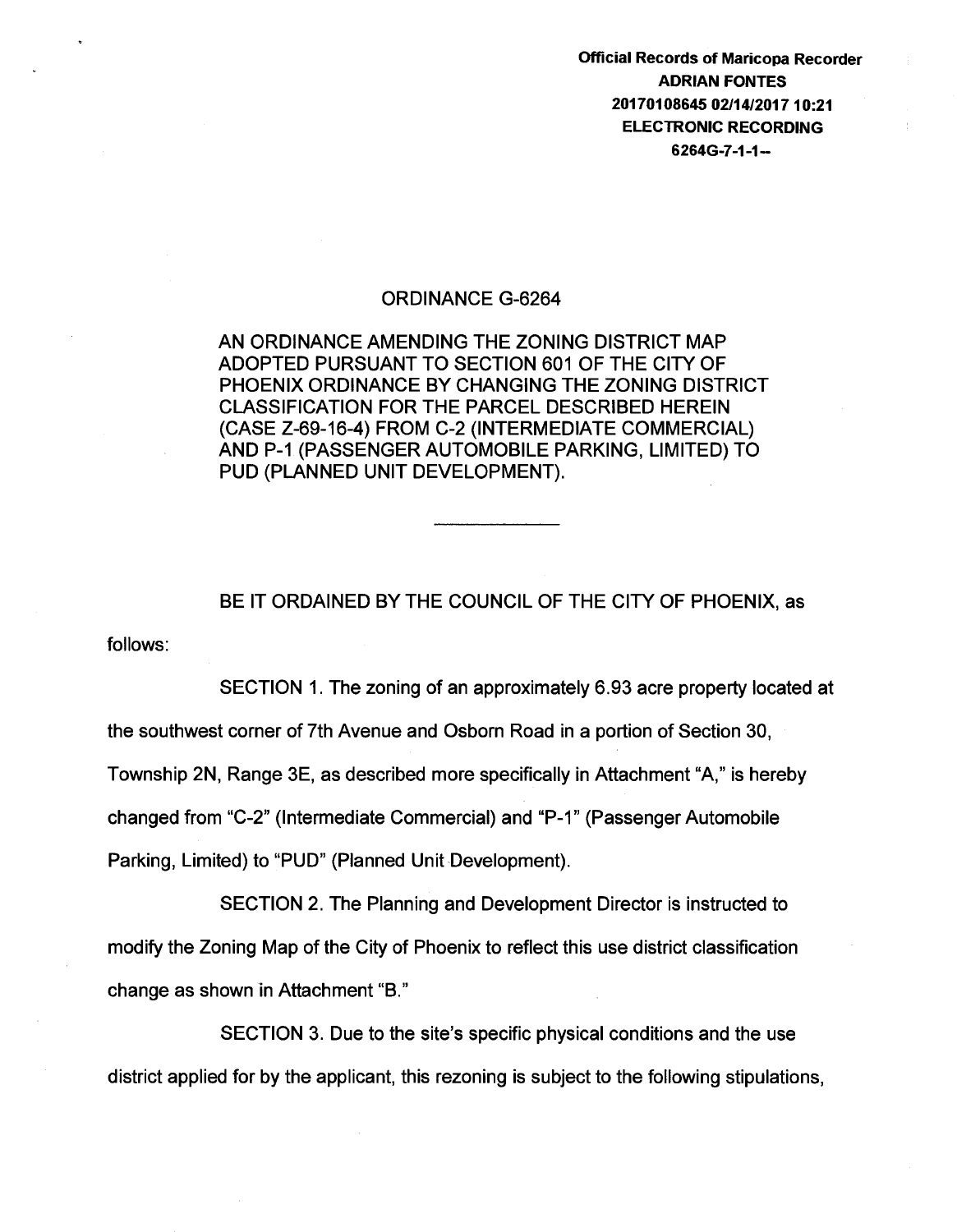violation of which shall be treated in the same manner as a violation of the City of

Phoenix Zoning Ordinance:

- 1. An updated Development Narrative for The Local PUD reflecting the changes approved through this request shall be submitted to the Planning and Development Department within 30 days of City Council approval of this request. The updated Development Narrative shall be consistent with the Development Narrative date stamped December 2, 2016, as modified by the following stipulations:
	- a. Amend the Development Standards G.1., Section 1309 Landscape Standards to add:

The sidewalk on Flower Street shall be detached from the curb by a minimum of five (5) feet and landscaping, and trees to provide shade, shall be planted between the curb and the sidewalk.

Trees to provide shade planted along the Osborn Road frontage shall be in a minimum five (5) foot landscape area south of the sidewalk.

Trees to provide shade planted along the 7th Avenue frontage shall be in a minimum five (5) foot landscape area west of the sidewalk.

- 2. The property owner shall record documents that disclose the existence, and operational characteristics of Phoenix Sky Harbor International Airport to future owners or tenants of the property. The form and content of such documents shall be according to the templates and instructions provided which have been reviewed and approved by the City Attorney.
- 3. In the event archaeological materials are encountered during construction, the developer shall immediately cease all ground-disturbing activities within a 33-foot radius of the discovery, notify the City Archaeologist, and allow time for the Archaeology Office to properly assess the materials.
- 4. The development shall comply with all ADA accessibility standards, as per plans approved by the Planning and Development Department.

SECTION 4. If any section, subsection, sentence, clause, phrase or

portion of this ordinance is for any reason held to be invalid or unconstitutional by the

decision of any court of competent jurisdiction, such decision shall not affect the validity

of the remaining portions hereof.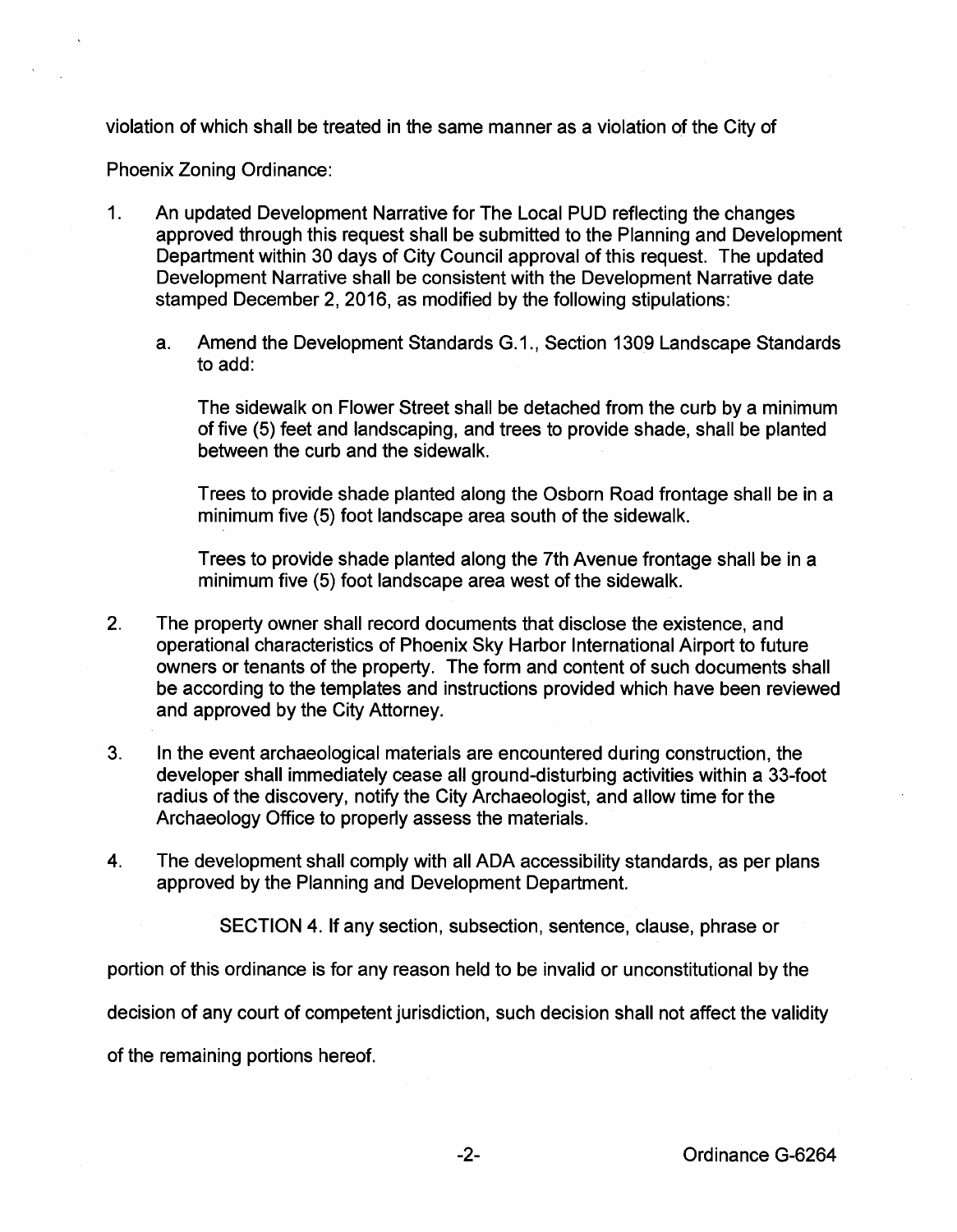# PASSED by the Council of the City of Phoenix this 1st day of February,

2017.



**MAYOR** 

ATTEST: City Cler to Form: **PROVED AS** Acting City Attorney pm /

REVIEWED BY:

**City Manager** 

PL:tml:LF17-1591:ltem#66:02/01/17:1286850v1

Attachments:

A- Legal Description (1 Page)

B- Ordinance Location Map (1 Page)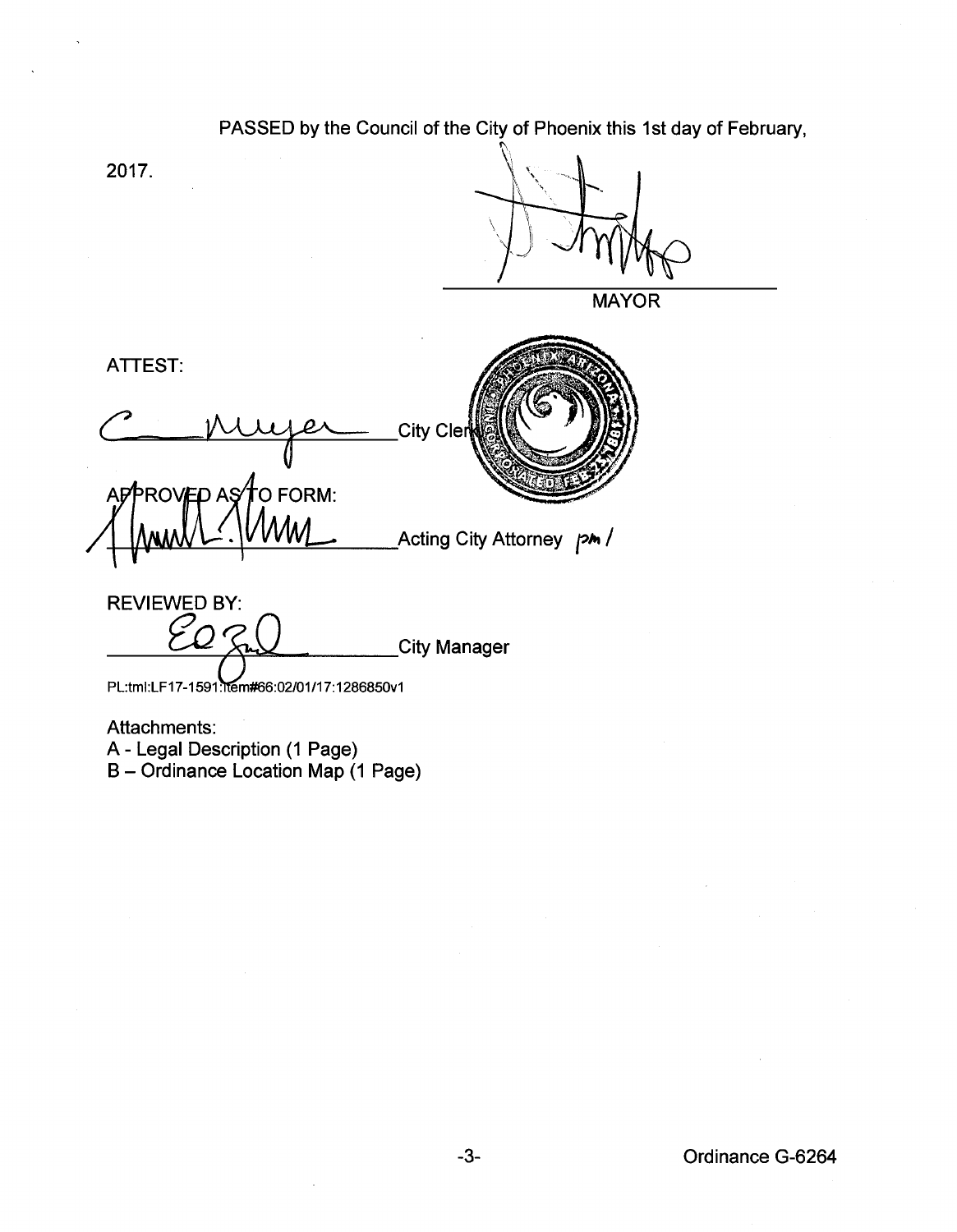## ATTACHMENT A

#### LEGAL DESCRIPTION FOR Z-69-16-4

THE LAND REFERRED TO HEREIN BELOW IS SITUATED IN THE COUNTY OF MARICOPA, STATE OF ARIZONA, AND IS DESCRIBED AS FOLLOWS:

That portion of the Southeast quarter of Section 30, Township 2 North, Range 3 East of the Gila and Salt River Base and Meridian, Maricopa County, Arizona, described as follows:

COMMENCING at the East quarter corner of said Section 30, Township 2 North, Range 3 East;

Thence North 89 degrees 39 minutes 56 seconds West, along the East-West midsection line thereof, a distance of 225.43 feet to a point on the Northerly prolongation of the existing Westerly right-of-way line of Seventh Avenue;

Thence South 01 degrees 29 minutes 53 seconds East, along said prolonged line, a distance of 38.93 feet to the point of juncture of the existing Southerly right-of-way line of Osborn Road with the existing Westerly right-of-way line of Seventh Avenue and the POINT OF BEGINNING;

Thence South 01 degrees 29 minutes 53 seconds East, along said Westerly right-ofway line, a distance of 553.07 feet to the intersection of the existing Westerly right-ofway line of Seventh Avenue with the existing Northerly right-of-way line of Flower Street;

Thence North 89 degrees 15 minutes 42 seconds West, along said Northerly right-ofway line of Flower Street, a distance of 461.10 feet to the Westerly line of that certain Exception as described in that certain Warranty Deed dated May 27, 1969, and recorded in the Office of the County Recorder of Maricopa County, Arizona, in Docket 7628, page 656;

Thence North 00 degrees 00 minutes 22 seconds East, along said Westerly line, a distance of 578.46 feet to a point on the existing Southerly right-of-way line of Osborn Road;

Thence South 89 degrees 39 minutes 56 seconds East, along said Southerly right off way line, a distance of 200.52 feet to an angle point thereon;

Thence South 86 degrees 05 minutes 15 seconds East, continuing along said Southerly right-of-way line, a distance of 224.12 feet to an angle point thereon;

Thence South 56 degrees 07 minutes 58 seconds East, continuing along said Southerly right-of-way line, a distance of 27.02 feet to the POINT OF BEGINNING;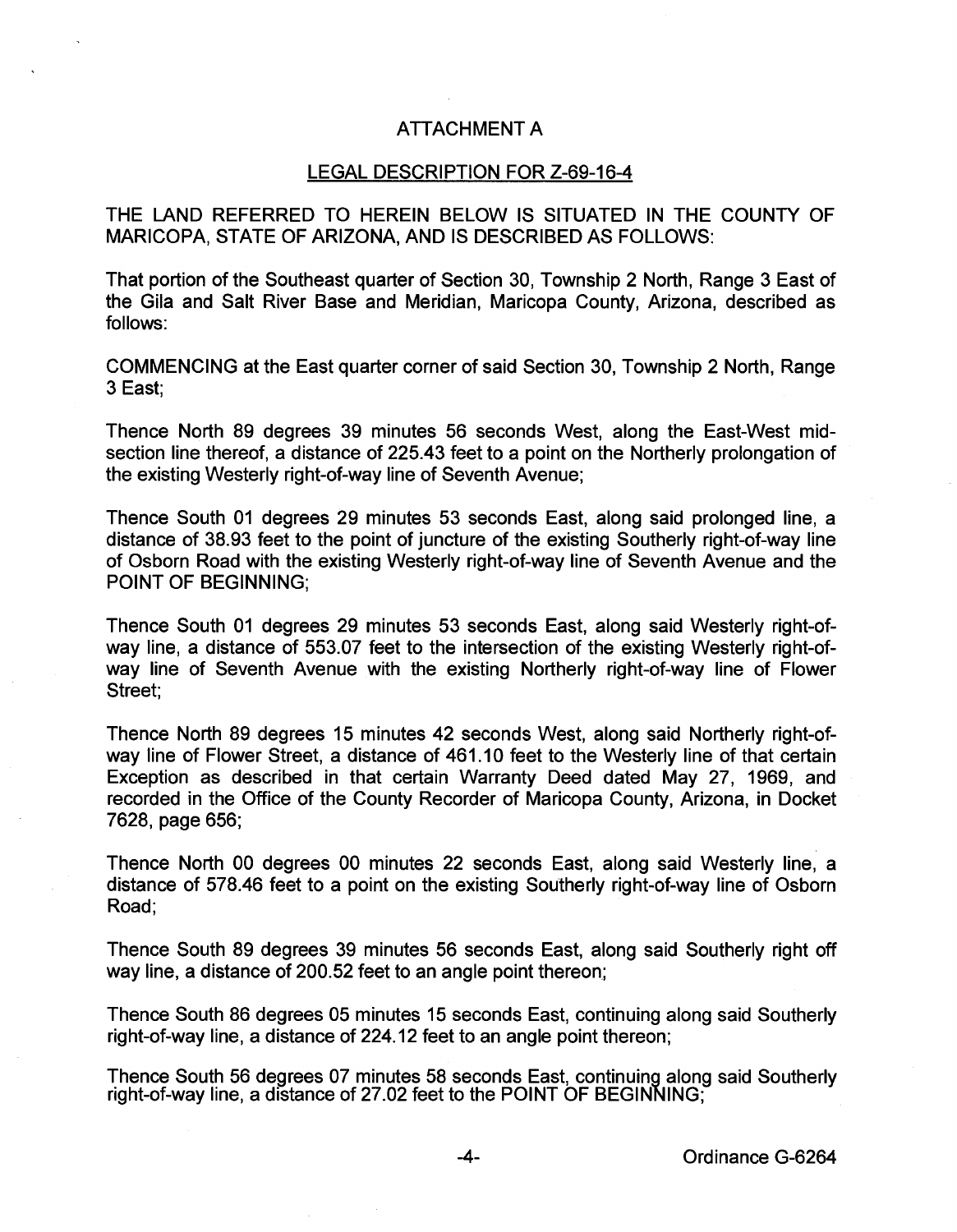## EXHIBIT A (Continued)

EXCEPT that portion conveyed to the City of Phoenix in Deed recorded May 31, 1991, in Recording No. 91-245619, records of Maricopa County, described as follows:

The portion of Parcel "A", described herein below, lying within that portion of the Southeast quarter of Section 30 Township 2 North, Range 3 East, of the Gila and Salt River Base and Meridian, Maricopa County, Arizona, described as follows:

COMMENCING at a point in the North line of said Southeast quarter which bears North 89 degrees 41 minutes West (assumed), a distance of 218.9 feet from the Northeast corner thereof;

Thence South 01 degree 26 minutes East to the South line of the North 25 feet of said Southeast quarter;

Thence Westerly along said South line to the West right-of-way line of 7th Avenue, as described in Deed recorded in Docket 1788, page 170, records of Maricopa County, Arizona and established by City of Phoenix Ordinance No. S- 883;

Thence South 01 degree 26 minutes East, along said right-of-way line a distance of 15 feet to the most Southerly corner of that parcel described in Deed recorded in Docket 6596, page 80, records of said County;

Thence continue South 01 degree 26 minutes East, along said right-of-way line, a distance of 7.40 feet to the POINT OF BEGINNING of the parcel herein described;

Thence continue South 01 degree 26 minutes East, along said right-of-way line, a distance of 70 feet to an orthogonal line designated herein as Line "A";

Thence continue South 01 degree 26 minutes East, along said right-of-way line, a distance of 42.5 feet to an orthogonal line designated herein as Line "B";

Thence continue South 01 degree 26 minutes East, along said right-of-way line, a distance of 22.5 feet to an orthogonal line designated herein as Line "C";

Thence continue South 01 degree 26 minutes East, along said right-of-way line, a distance of 40 feet;

Thence Northwesterly to the intersection of said Line "C" with a line that is parallel with and 13 feet Westerly of said right-of-way line;

Thence Northerly along said parallel line to said Line "B";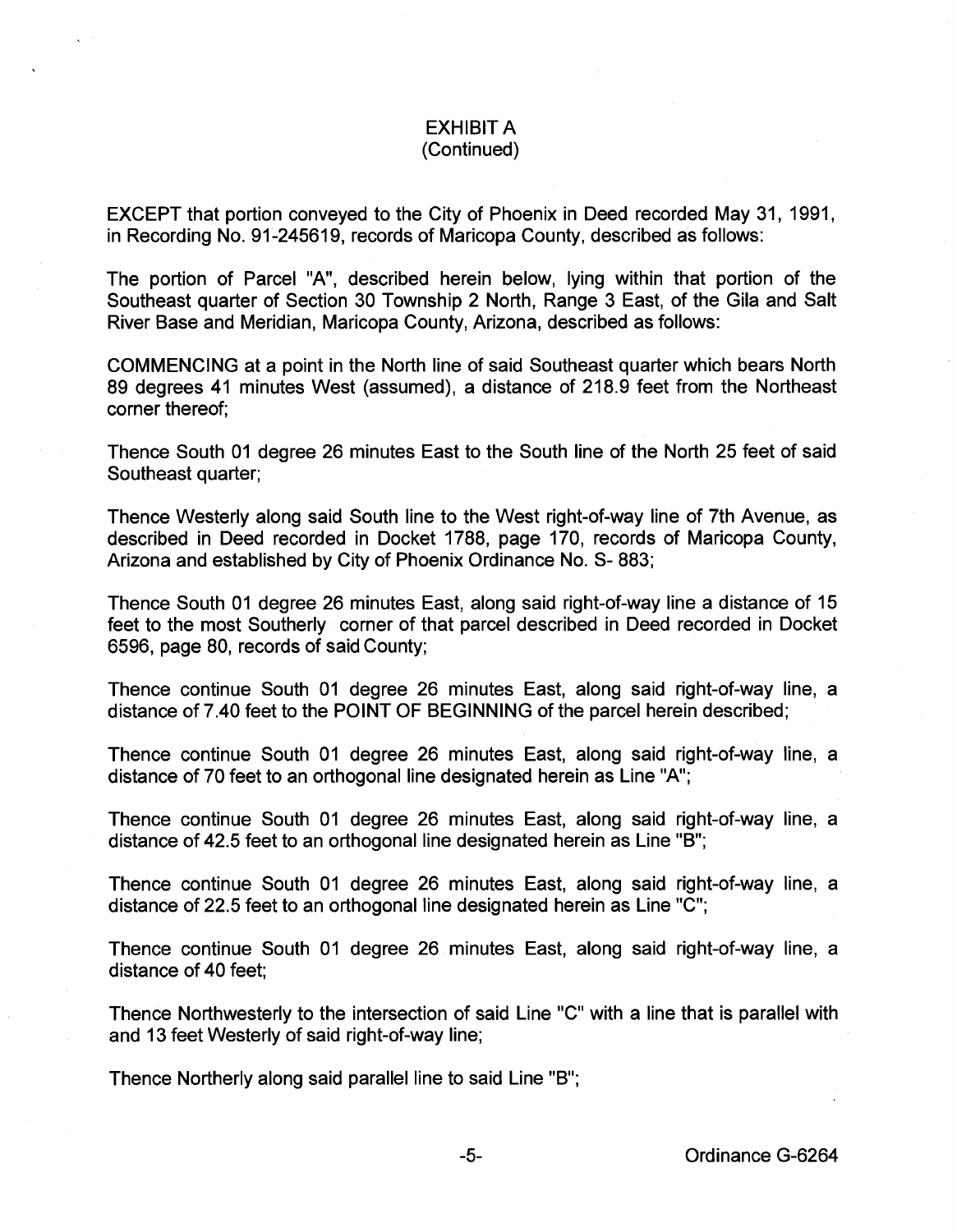## EXHIBIT A (Continued)

Thence Easterly along said Line "B" to a line that is parallel with and 10 feet Westerly of

said right-of-way line; Thence Northerly along last said parallel line to said Line "A";

Thence Northeasterly to the POINT OF BEGINNING;

TOGETHER WITH that part of said Parcei"A" described as follows:

BEGINNING at the intersection of the North line of the South 25 feet of said Parcei"A" with the West line of the East 7 feet thereof;

Thence Northerly along said West line, a distance of 7 feet;

Thence Southwesterly to a point in said North line that is 7 feet Westerly of the POINT

OF BEGINNING;

Thence to the POINT OF BEGINNING.

Parcel "A":

That portion of the Southeast quarter of Section 30, Township 2 North, Range 3 East, of the Gila and Salt River Base and Meridian, Maricopa County, Arizona described as follows:

COMMENCING at the East quarter corner of said Section 30;

Thence North 89 degrees 41 minutes West (assumed), along the North line of said Southeast quarter a distance of 218.9 feet to the intersection of the West line of 7th Avenue and the South line of Osborn Road, as it existed on July 24, 1953 and described in Parcel 16 of the Deed recorded in Docket 1218, page 384, records of said County and the POINT OF BEGINNING of the parcel herein described;

Thence continue North 89 degrees 41 minutes West, along said North line, also being the South line of Osborn Road aforesaid, a distance of 400 feet;

Thence South a distance of 613.10 feet; thence South 89 degrees 17 minutes East, a distance of 416.20 feet to said West line of 7th Avenue;

Thence North 01 degree 26 minutes West, along said West line to the POINT OF BEGINNING.